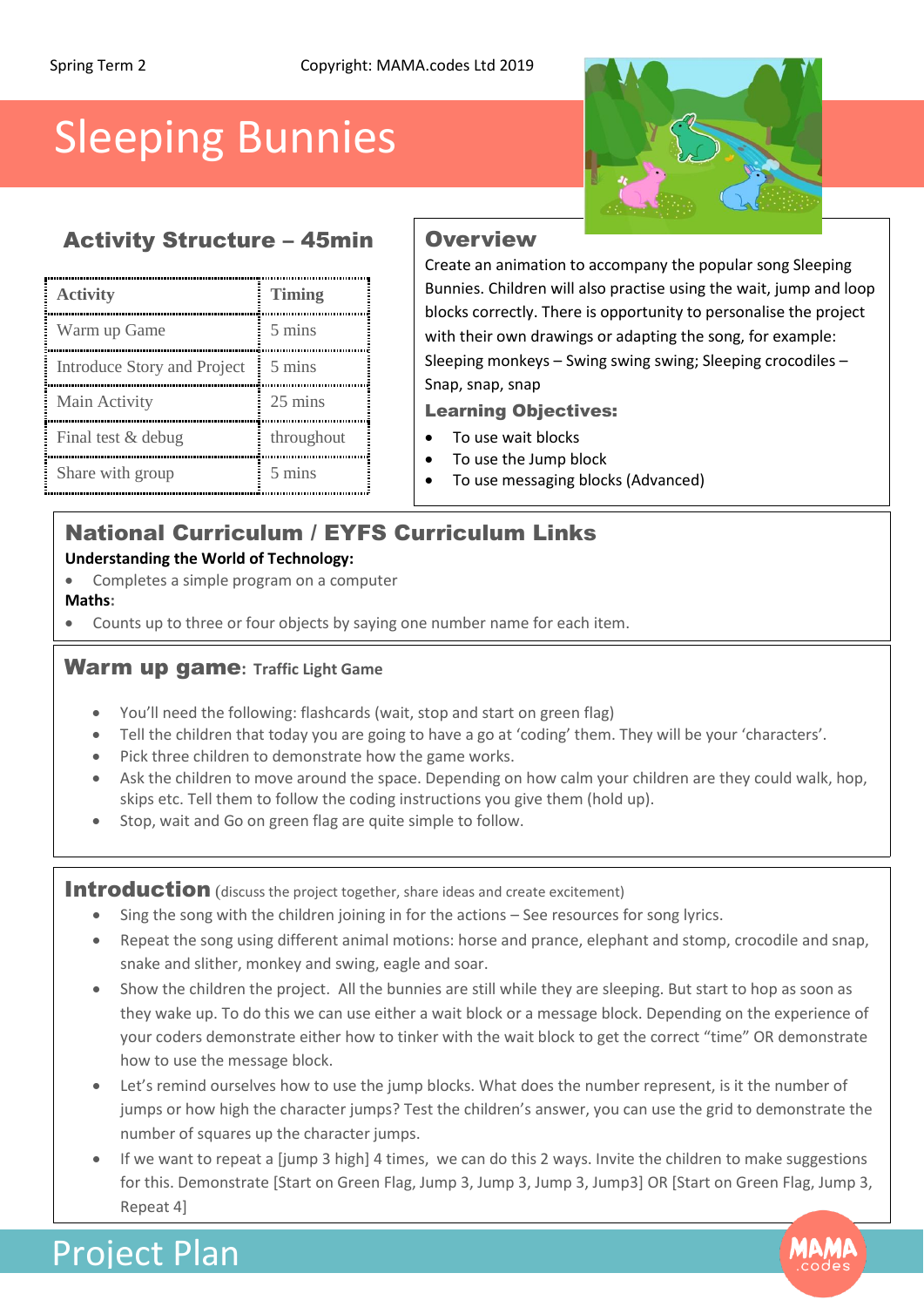# Sleeping Bunnies

# **Main Activity** Key questions and teaching **Teaching points**

- **1.** Select a background from the library. Use the Paint Editor to personalise the scene. Set a time limit for this.
- **2.** Select and edit three bunnies so that each is a different colour.
- **3.** Position the bunnies.
- **4.** Let's code the first bunny. Record the song. If you are using a message block you will need to record the song in 2 parts
	- a) See the little bunnies sleeping til it's nearly noon Shall we wake them with a merry tune? They're so still, are they ill?
	- No! Wake up bunnies! b) Hop little bunnies, hop, hop, hop Hop little bunnies, hop, hop, hop Hop little bunnies, hop, hop, hop Hop little bunnies, hop and hop
- **5.** If you are using a wait block, tinker with the "timing" so the bunnies start to hop on "Hop little bunnies".
- **6.** *How could we make the bunnies jump more than once? How high would you like your bunny to jump?* Remind the children that the number under the jump block is not how many jumps the character will do but how high the character will go.
- *7.* Repeat for the next two bunnies. Use the same number for the wait block for all the bunnies OR use the same Orange Message block for all the bunnies.
- *8.* Test and debug throughout.

- Support children to use either the wait block or messaging block.
- Have the code blocks the children will use available to remind the children of what each block looks like and specifically what colour background they are on, to help the children locate them.
- Encourage the children to test and debug throughout.

# Possible Extensions

### **(pick maybe 2 or 3 ideas as the extension)**

- The children could have five bunnies.
- Use wait blocks between the bunnies hops
- For the final line "Hop little bunnies, hop and Stop" use a new message block and the Stop block, to stop all the bunnies from hopping.
- Make a second page where the bunnies could be playing. The children could tinker with the different movement blocks. *How could I make the bunnies move in an interesting way? Can you create a sequence for the bunnies to jump at different heights?*

# To Simplify

- The bunnies hop throughout the song.
- Focus on making the bunnies jump at different heights by altering the number beneath the 'jump block'.
- Once they've recorded the song, let the children tinker with using the movement blocks and the 'repeat' and 'repeat forever' blocks to explore different ways of making the bunnies move. Make sure the parents/carers understand that tinkering is a valuable teaching strategy.

# Finishing up

- Share with group.
- *va Did you have to do any debugging today? What did you do?*